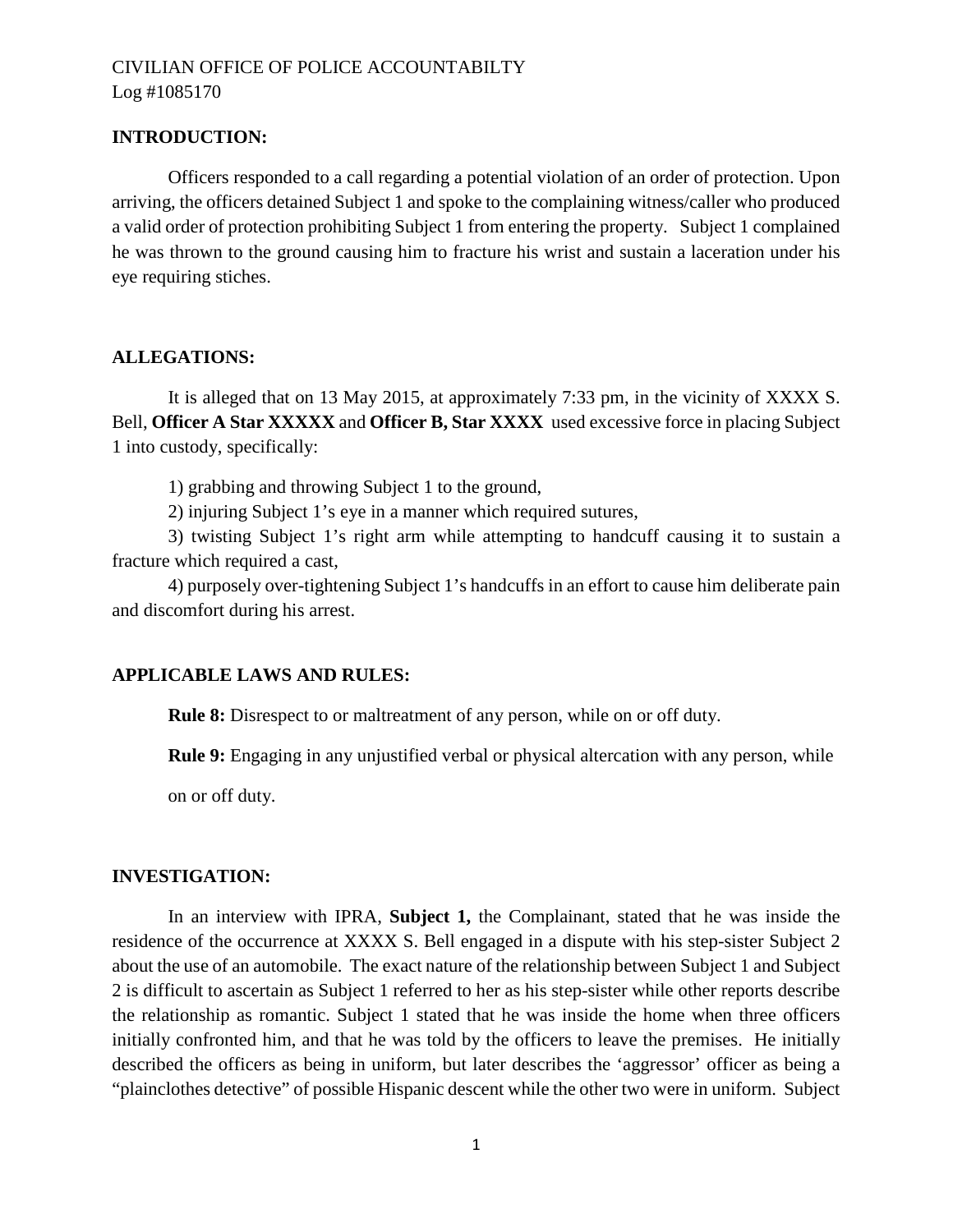1 stated he was in the process of leaving through the backdoor and entering the backyard when he was suddenly slammed to the ground by an officer who had followed him into the backyard. Subject 1 described being grabbed by his neck and his shoulders and lifted into the air before being brought down to the ground. Subject 1 described lingering pain to his "wings"; referring to his arms, and stated he has a "broken wing" which he cannot fully extend. He mentioned two other officers as assisting the 'aggressor' officer but stated they did not do anything physically harmful to him. He described being "slammed" after he was handcuffed, landing butt first on the ground, causing him pain to his hip and lower back area.

Subject 1 further described being picked up from the ground and placed in squad car to be transported to the  $X<sup>th</sup>$  District lock-up. When asked about the injury to his eye, Subject 1 stated that the injury occurred before he was handcuffed and still inside the residence. He described being struck in the face and bleeding all over with some type of object, but specifically noted it was not a fist. Subject 1 stated that a fist could not "cut me open," in reference to the noticeable bleeding he was suffering after being struck. Subject 1 stated he was actively bleeding when he was transported to the X<sup>th</sup> District, and that he was transported to Mercy Hospital for treatment of his injuries. He described being photographed at Cook County Jail and appearing in court with his visible injuries, and that his picture was also taken during the proceedings.

Subject 1 further stated that his hand/wrist was injured as a result of his handcuffs being too tight, requiring his right wrist to be immobilized with a cast. He stated he doesn't remember if he told the nurses and staff how he was injured. He describes being placed in a neck brace and subject to CAT scans and x-rays. Subject 1 stated he was in Cook County Jail for nine months. Finally, Subject 1 asserted the same aggressor police officer as unlawfully seizing his mail and opening it up inside the  $X<sup>th</sup>$  District police station.

The **Arrest Report** indicates that Officer A and Officer B arrived on at XXXX S. Bell at approximately 1933 hrs. in response to a dispatch regarding a violating an order of protection. Subject 1 was located in the backyard of the property and had not made entry into the residence. According to the report, Subject 1 was detained by the officers and the victim Subject 2 produced a valid order of protection, "stating that the offender was not allowed at her home." Subject 1 was arrested without incident and without the documented use of force. He was transported to the 9<sup>th</sup> District lock-up where he remained until 0326 hrs. on May 14 2017, after which he was transported to Mercy Hospital due to his pre-existing diabetic condition. The arrest report states that Subject 1 takes Enalapril for his condition, and that he shared this information with the arresting officers. (Att. # 13)

The **OEMC Event Query Report** details the 911 call and describes Subject 1 as an exboyfriend of the complainant. (Att. #14). It states that a cellular call was received to OEMC at 9:20 pm from a caller who identified herself as Subject 2 (sic), and that beat XXX responded to the dispatch. The remarks accompanying the Event Query state that the caller, later determined to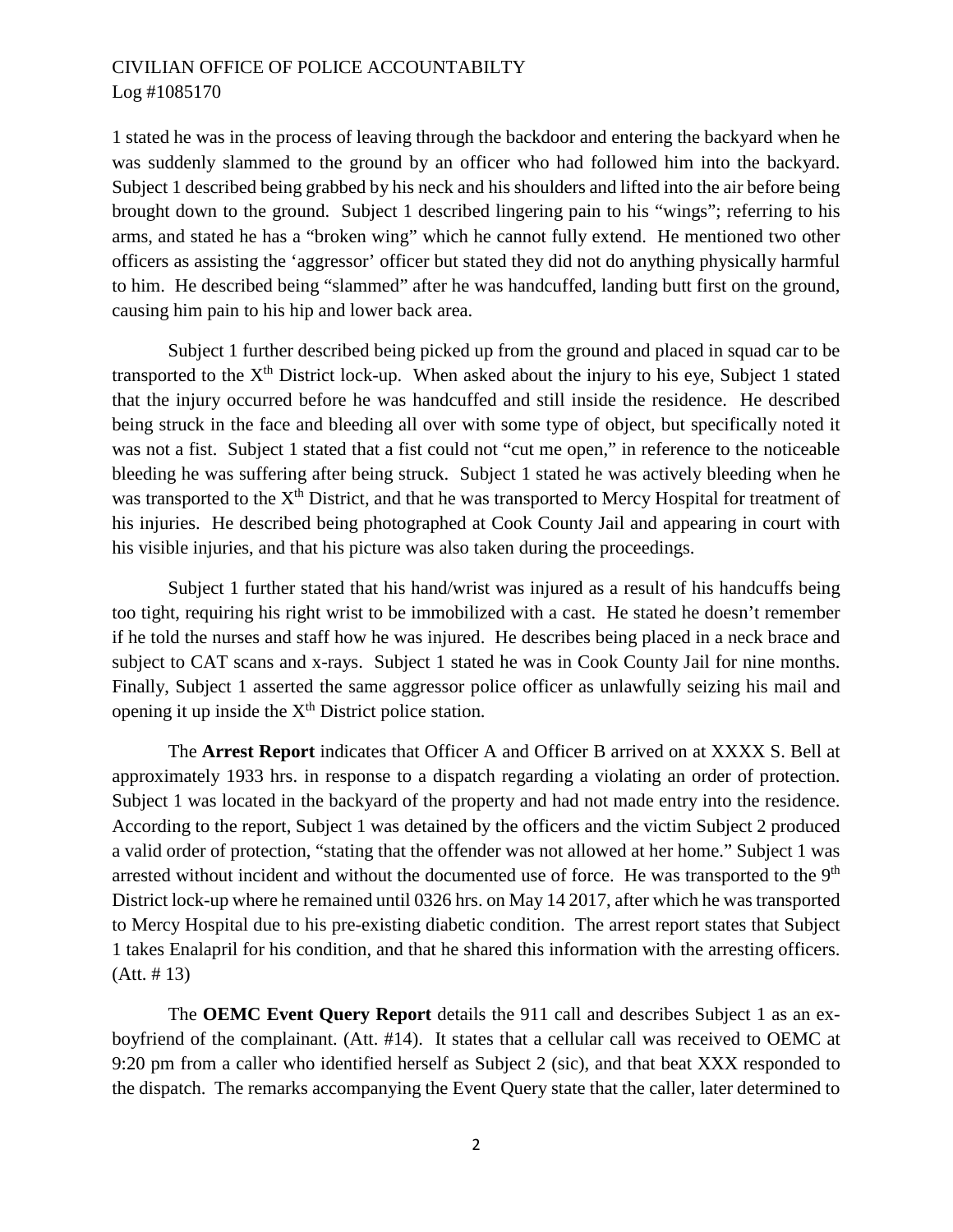be Subject 2, told the 911 operator that she had an order of protection against her ex-boyfriend, who was presently at her door with a dog.

**Medical Records** indicate that Subject 1 arrived at Mercy Hospital at 0000 hours on 14 May 2015. Upon arrival, he was evaluated by doctors who assessed his condition and performed an intake assessment and found no evidence of distress. Under Subject 1's history of present illness, Subject 1 presents with a history of hypertension and Type 2 Diabetes mellitus. Later the morning of May 14, 2015, Subject 1 was again seen by doctors and administered a second Intake screening with an emphasis on mental health Subject 1 is described as actively suffering from a host of other ailments not relevant to this investigation along with bipolar disorder, type two diabetes, and diabetic neuropathy, and a closed fracture of the fifth metacarpal bone in his right hand from August of 2014. He has an extensive mental health history and was seen by multiple doctors and specialists following his arrival at Mercy Hospital. Subject 1 was treated and released from Mercy Hospital, then transported to Cook County Jail where he was booked on May 14, 2017 at 2300 hrs. (Att. #26, 27)

## **Subject 1 CPD Mugshots taken March 13, 2015**

[Mugshots redacted under 7(1)(b) of the Illinois FOIA Statute, 5 ILCS 140, exempting private information from disclosure]

# **Subject 1 Admission photos from Cook County Jail taken March 14, 2015 at 11:00 pm and assigned booking number XXXXXXXXXXX (Att. #23)**

[Mugshots redacted under 7(1)(b) of the Illinois FOIA Statute, 5 ILCS 140, exempting private information from disclosure]

**Attempts to contact Subject 2** to be interviewed as a witness were unsuccessful and she has not responded to registered letters sent to her residence (Att. #24, #25)

**\_\_\_\_\_\_\_\_\_\_\_\_\_\_\_\_\_\_\_\_\_\_\_ \_\_\_\_\_\_\_\_\_\_\_\_\_\_\_\_\_\_\_\_\_\_\_\_\_\_\_\_\_\_\_\_\_**

**COPA Investigator A COPA Investigator B**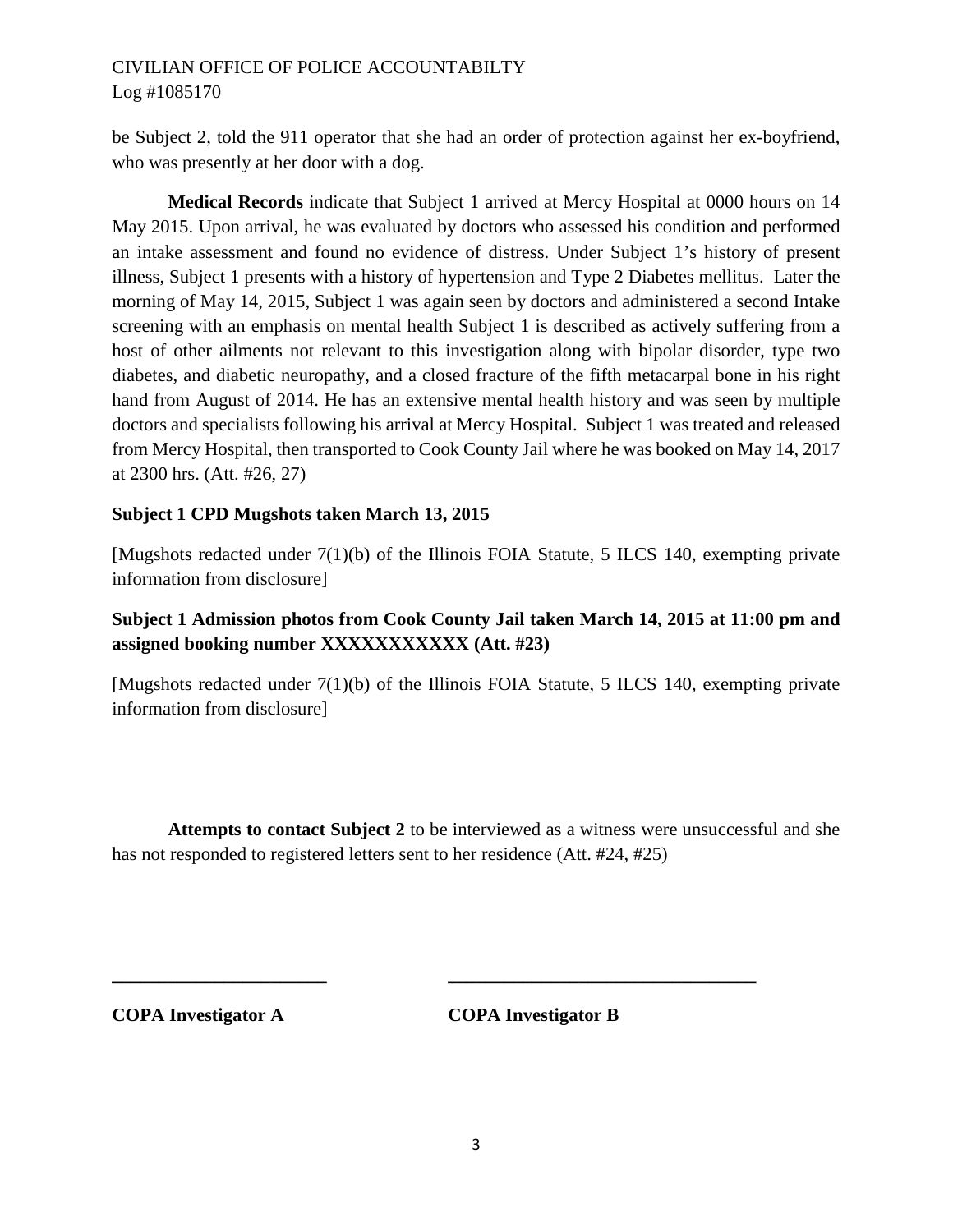## **CONCLUSION AND ANALYSIS:**

# COPA recommends that the **allegations #1-4** against **Officer A** and **Officer B** are **Unfounded**.

The medical records directly contradict the allegations Subject 1 has made lead to a finding that these allegations are unfounded. Nearly two years to the date of the incident, Subject 1 filed a complaint with IPRA alleging excessive force with injury against police officers now known as Officer A and Officers B. In his interview with IPRA, Subject 1 alleges that he was thrown to the ground by the officers and handcuffed very tightly. Subject 1 stated that his right arm was twisted at a painful angle, causing it to be either fractured or sprained, and requiring the use of a cast for it to heal. He also stated that he was struck in the eye region with an unknown object which broke the skin and caused him to bleed to the degree he needed stitches/sutures.

Subject 1's mugshot, taken 13 May 2017 at 11:21 pm. at the  $X<sup>th</sup>$  District lockup is not consistent with the described injuries. Additionally, photographs taken of Subject 1 upon admission to Cook County Jail the next day on May  $14<sup>th</sup>$ , at  $11:00$  pm do not depict any injuries consistent with the allegations of excessive force Subject 1 alleged.

Most notably, Subject 1's medical records following the incident do not reveal that he suffered any injury during his arrest, processing, transportation, and treatment while in CPD custody. Physician after physician describe his physical appearance as unremarkable and at no point are the injuries he has alleged he suffered documented by Mercy Hospital medical personnel. The medical records do not indicate Subject 1 complained of any cuts or abrasions to his face and there is no description of any procedure to suture any open wounds. Moreover, there is no mention of a broken, fractured, or sprained wrist or corresponding description of treatment for such injuries. The only even remotely similar injury mentioned was a fracture of a finger on the right hand that listed August of 2014 as the onset date. Finally, Subject 1 has an extensive mental health disorder background, and among the manifestations of his illness includes being bipolar and suffering from mood disorder (Att. #27). Therefore, lacking any medical documentation of the injuries, as well as any pictures showing any injury even remotely similar to what Subject 1 described in his interview, and the documented presence of mental health conditions, COPA recommends this complaint be declared unfounded.

As the allegations raised by Subject 1 are clearly unfounded and do not rise to the level of misconduct, it is not necessary that Officer A or Officer B address them in any way.

Approved:

\_\_\_\_\_\_\_\_\_\_\_\_\_\_\_\_\_\_\_\_\_\_\_\_\_\_

COPA Deputy Chief Administrator A